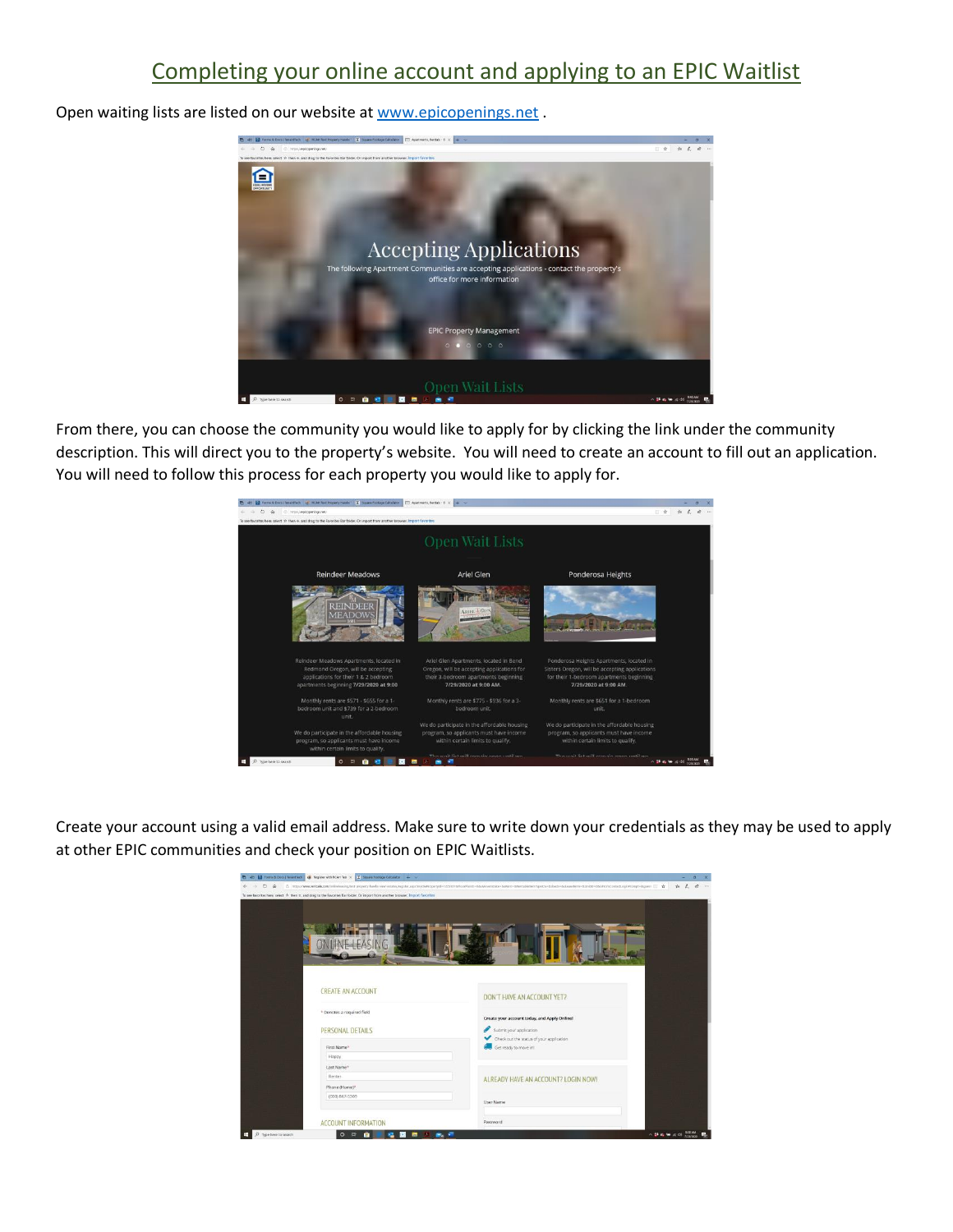Select your language. The online application is available in English or Spanish.



Start by completing the personal information for the Head of Household first.

| 45 6 forms & Docs   Newsthelt # Inclusion Property Hay X 2 Square Footage Calculator + V                                         |                                                                                                                                             |                                           |                                | $\sigma$<br>$\mathbf{x}$ |  |
|----------------------------------------------------------------------------------------------------------------------------------|---------------------------------------------------------------------------------------------------------------------------------------------|-------------------------------------------|--------------------------------|--------------------------|--|
| $\circ$<br>$\alpha$<br>÷                                                                                                         | △ https://www.tehtafe.com/colineiessrg/test-property-hawks-vew-estates/complianceintervess.aspx?myCleFrspertytdx122310781=0.291488441844231 |                                           | □ ☆                            | * & # -                  |  |
| To see favorites here, select th then in, and drag to the Favorites Bar folder. Or import from another browser, import favorites |                                                                                                                                             |                                           |                                |                          |  |
|                                                                                                                                  |                                                                                                                                             |                                           |                                |                          |  |
| <b>MY APPLICATION</b>                                                                                                            | Application Information                                                                                                                     | Final Review & Submission                 |                                |                          |  |
| Language Selection<br>Application Information<br><b>Tenant Selection Plan</b>                                                    | Application Progress 221                                                                                                                    | Applications & Certifications   Hi, Happy |                                |                          |  |
| Personal Information                                                                                                             | PERSONAL INFORMATION                                                                                                                        |                                           |                                |                          |  |
| Address information                                                                                                              |                                                                                                                                             |                                           |                                |                          |  |
| Additional Occupants                                                                                                             | First Name *                                                                                                                                | Date of Birth *                           |                                |                          |  |
|                                                                                                                                  | Happy                                                                                                                                       |                                           |                                |                          |  |
| Household information<br>Living in the Home<br>Your Income                                                                       | Middle Name *                                                                                                                               | Passport/Other Identification             |                                |                          |  |
| Final Review & Submission<br><b>Waitlist Status</b>                                                                              | I have no middle name/initials.                                                                                                             | Gov Issued ID #                           |                                |                          |  |
|                                                                                                                                  | Last Name *                                                                                                                                 | Goy ID State                              |                                |                          |  |
|                                                                                                                                  | Renter                                                                                                                                      | $\sim$                                    |                                |                          |  |
| Type here to search<br>$\Rightarrow$<br>$\circ$<br>m                                                                             | ×<br>ы<br>m.                                                                                                                                |                                           | $-$ 23 de M di 44 $_{2025200}$ |                          |  |

Address history up to 36 months is required. If any of that time was spent in a shelter or homeless, you may use the address of the shelter or other supportive service.

| 图 41 回 forms & Docs   finantflick ■ RCAH fiel Property Ha X 区 Square Fortage Calculator → V                                       | ← → O @ B Improvessentate.com/orlineies/opplet-property-haals-vew-etates/complancenters/ex.aspx/myCleFropertydz122510781=0.2914884288420231 |                                           | <b>TRALE-</b> |  |
|-----------------------------------------------------------------------------------------------------------------------------------|---------------------------------------------------------------------------------------------------------------------------------------------|-------------------------------------------|---------------|--|
| To see favorites here, select. th then is, and drag to the Favorites Bar folder. Or import from another browser, import favorites |                                                                                                                                             |                                           |               |  |
|                                                                                                                                   |                                                                                                                                             |                                           |               |  |
|                                                                                                                                   |                                                                                                                                             |                                           |               |  |
|                                                                                                                                   |                                                                                                                                             |                                           |               |  |
|                                                                                                                                   |                                                                                                                                             |                                           |               |  |
|                                                                                                                                   |                                                                                                                                             |                                           |               |  |
|                                                                                                                                   |                                                                                                                                             |                                           |               |  |
|                                                                                                                                   |                                                                                                                                             |                                           |               |  |
| <b>MY APPLICATION</b>                                                                                                             | Application Information                                                                                                                     | Final Review & Submission                 |               |  |
| Language Selection                                                                                                                |                                                                                                                                             |                                           |               |  |
| Application Information                                                                                                           | Application Progress<br>28%                                                                                                                 | Applications & Certifications   Hi, Happy |               |  |
| <b>Tenant Selection Plan</b>                                                                                                      |                                                                                                                                             |                                           |               |  |
| Personal information                                                                                                              |                                                                                                                                             |                                           |               |  |
| <b>Address Information</b>                                                                                                        | ADDRESS INFORMATION                                                                                                                         |                                           |               |  |
|                                                                                                                                   | Please enter at least 36 months of consecutive address history.                                                                             |                                           |               |  |
| Additional Occupants                                                                                                              | Add Address                                                                                                                                 |                                           |               |  |
| Household Information                                                                                                             |                                                                                                                                             |                                           |               |  |
| Living in the Home                                                                                                                | No Addresses Added                                                                                                                          |                                           |               |  |
| Your Income                                                                                                                       |                                                                                                                                             |                                           |               |  |
| Final Review & Submission                                                                                                         | Save and Continue<br>Go Back                                                                                                                |                                           |               |  |
| <b>Waitlist Status</b>                                                                                                            |                                                                                                                                             |                                           |               |  |
|                                                                                                                                   |                                                                                                                                             |                                           |               |  |
|                                                                                                                                   |                                                                                                                                             |                                           |               |  |
|                                                                                                                                   |                                                                                                                                             |                                           |               |  |
|                                                                                                                                   |                                                                                                                                             |                                           |               |  |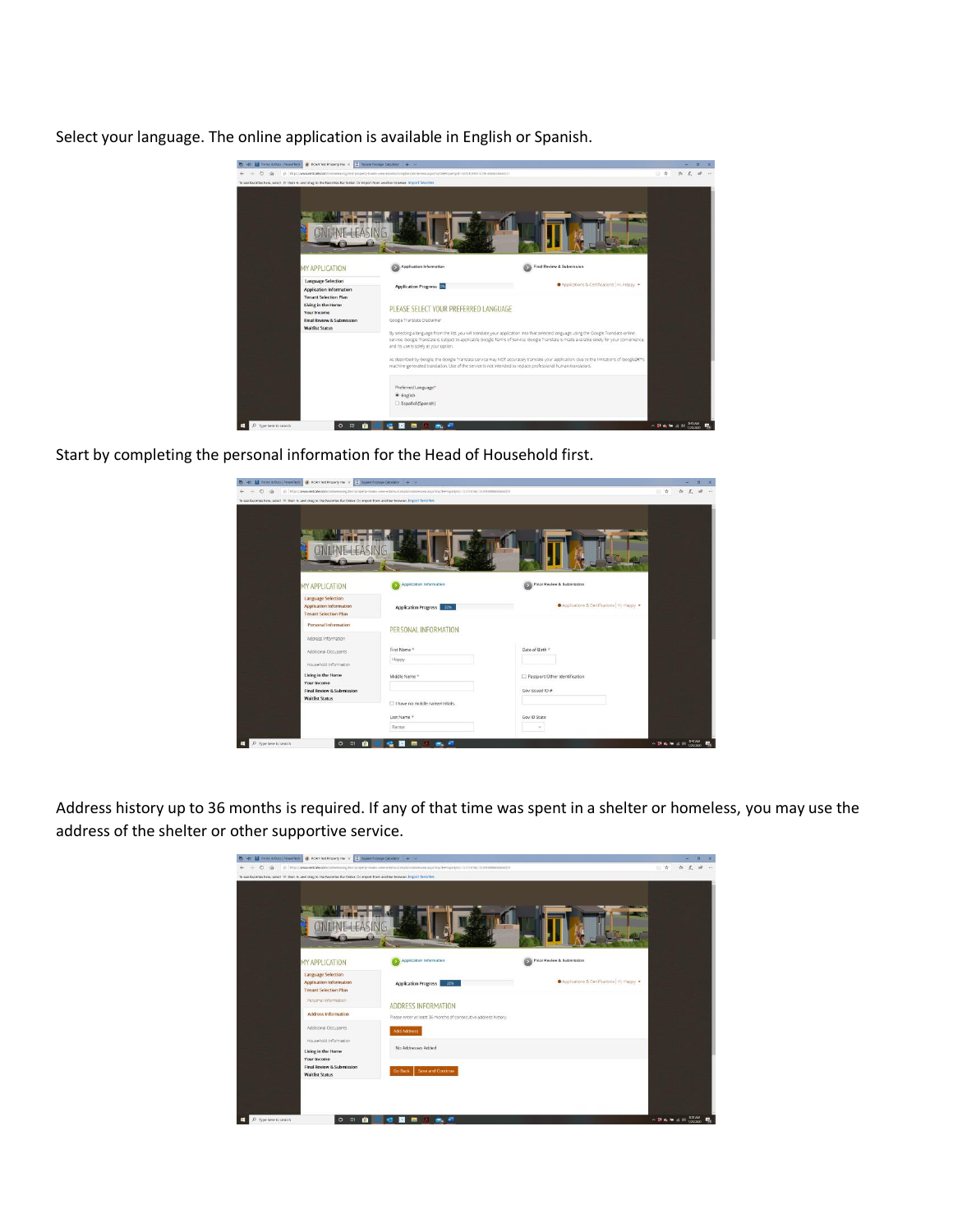Enter the personal information for all other ADULT applicants that will be residing in the unit.

| $\leftarrow$ $\rightarrow$ 0 $\Omega$ |                                                                                                                                 | The C E Torm & Docs   Tenentfech   E TCAN Test Property Kin X   E Square Rockage Calculator   + V<br>B https://www.netitaliu.com/critinsiuming/bist-property-basis-view-intakin/compliance/minimyions.ago/myOisPropertytel=1225107Ad=02914889436444271 |                                           | $\overline{a}$<br>二 会<br>在 五<br>18                                                  |
|---------------------------------------|---------------------------------------------------------------------------------------------------------------------------------|--------------------------------------------------------------------------------------------------------------------------------------------------------------------------------------------------------------------------------------------------------|-------------------------------------------|-------------------------------------------------------------------------------------|
|                                       | To see favorites here, select th than e, and drag to the Favorites Bar folder. Or import from another browser, import favorites |                                                                                                                                                                                                                                                        |                                           |                                                                                     |
|                                       |                                                                                                                                 |                                                                                                                                                                                                                                                        |                                           |                                                                                     |
|                                       | <b>MY APPLICATION</b>                                                                                                           | Application Information                                                                                                                                                                                                                                | Final Review & Submission                 |                                                                                     |
|                                       | Language Selection<br><b>Application Information</b><br><b>Tenant Selection Plan</b>                                            | <b>Application Progress</b><br>33%                                                                                                                                                                                                                     | Applications & Certifications   Hi, Happy |                                                                                     |
|                                       | Personal Information<br>Address Information                                                                                     | ADDITIONAL ADULT OCCUPANTS<br>This only includes people 18 or OLDER.                                                                                                                                                                                   |                                           |                                                                                     |
|                                       | <b>Additional Occupants</b>                                                                                                     | Add Additional Adult Occupant                                                                                                                                                                                                                          |                                           |                                                                                     |
|                                       | Household Information<br>Living in the Home<br>Your Income                                                                      | No Additional Adult Occupants Added                                                                                                                                                                                                                    |                                           |                                                                                     |
|                                       | <b>Final Review &amp; Submission</b><br><b>Waitlist Status</b>                                                                  | <b>Save and Continue</b><br>Go Back                                                                                                                                                                                                                    |                                           |                                                                                     |
|                                       |                                                                                                                                 | 高州                                                                                                                                                                                                                                                     |                                           | $\sim$ $\mathbf{B}$ $\mathbf{e}_t$ $=$ $\alpha$ of $\frac{900 \text{ AM}}{1020000}$ |

Please make sure to account for any anticipated household changes within the next 12 months. This would include the birth, foster or adoption of a child.

| $O$ $\Omega$ | To see favorites here, select 1 then e, and drag to the Favorites Bar folder. Or import from another browser, Import favorites | B https://www.netbalk.com/cnlineleasing/test-property-banks-view-intates/complanceintereive.aspx?myOleRropertyd=122570781=02974088418644221 |                                                                                                                                 | A L B<br>山 食 |
|--------------|--------------------------------------------------------------------------------------------------------------------------------|---------------------------------------------------------------------------------------------------------------------------------------------|---------------------------------------------------------------------------------------------------------------------------------|--------------|
|              |                                                                                                                                |                                                                                                                                             |                                                                                                                                 |              |
|              | <b>MY APPLICATION</b>                                                                                                          | <b>Application Information</b>                                                                                                              | Final Review & Submission                                                                                                       |              |
|              | <b>Language Selection</b><br>Application Information<br><b>Tenant Selection Plan</b>                                           | Application Progress<br>29%                                                                                                                 | Applications & Certifications   HI, Happy                                                                                       |              |
|              | Personal Information<br>Address information                                                                                    | HOUSEHOLD INFORMATION AND SPECIAL UNIT FEATURES.                                                                                            |                                                                                                                                 |              |
|              | Additional Occupants                                                                                                           | Would anyone in your household benefit from an apartment<br>unit with Communication Accessible (Visual) features? *                         | Do you expect any changes to the above listed household<br>composition (size) in the next 12 months? *                          |              |
|              | <b>Household Information</b>                                                                                                   | $\sim$                                                                                                                                      | c                                                                                                                               |              |
|              | Living in the Home<br>Your Income<br>Final Review & Submission<br><b>Waitlist Status</b>                                       | Would anyone in this household benefit from an apartment with<br>mobility accessible features? *                                            | Are any household members currently receiving or will receive<br>Federally Assisted Housing? (Sec 8, Sec 236, Public Housing) * |              |
|              |                                                                                                                                | Would anyone in this household benefit from an apartment with<br>Communication Accessible (Hearing) features? *                             |                                                                                                                                 |              |

Add all other household members. This includes all minors under the age of 18 and live-in aides. You will also add additional information for each adult member you have already added by clicking the "More Info Needed" button.

| <b>Language Selection</b><br>Applications & Certifications   HL Happy<br>Application Information<br>44%<br>Application Progress<br><b>Tenant Selection Plan</b><br>Living in the Home<br>TELL US ABOUT EVERY MEMBER OF YOUR HOUSEHOLD<br>Your Income<br>Final Review & Submission<br>Below is a list of everybody already entered that will be living in the apartment home. If there are any other people, including children, that<br><b>Waitlist Status</b><br>will continue to live with you in your new home please click "Add Person" to enter them. Do not include people that will not be living<br>with you in your new home. Once everyone is listed, dick "I have entered all of these and am ready to continue"<br>If you do not have a social security then enter 999-99-9999.<br>You must list everyone that will be living in the apartment home.<br>Add Person<br><b>Date of Birth</b><br><b>First Name</b><br><b>Last Name</b> |
|-------------------------------------------------------------------------------------------------------------------------------------------------------------------------------------------------------------------------------------------------------------------------------------------------------------------------------------------------------------------------------------------------------------------------------------------------------------------------------------------------------------------------------------------------------------------------------------------------------------------------------------------------------------------------------------------------------------------------------------------------------------------------------------------------------------------------------------------------------------------------------------------------------------------------------------------------|
|                                                                                                                                                                                                                                                                                                                                                                                                                                                                                                                                                                                                                                                                                                                                                                                                                                                                                                                                                 |
|                                                                                                                                                                                                                                                                                                                                                                                                                                                                                                                                                                                                                                                                                                                                                                                                                                                                                                                                                 |
|                                                                                                                                                                                                                                                                                                                                                                                                                                                                                                                                                                                                                                                                                                                                                                                                                                                                                                                                                 |
|                                                                                                                                                                                                                                                                                                                                                                                                                                                                                                                                                                                                                                                                                                                                                                                                                                                                                                                                                 |
|                                                                                                                                                                                                                                                                                                                                                                                                                                                                                                                                                                                                                                                                                                                                                                                                                                                                                                                                                 |
|                                                                                                                                                                                                                                                                                                                                                                                                                                                                                                                                                                                                                                                                                                                                                                                                                                                                                                                                                 |
|                                                                                                                                                                                                                                                                                                                                                                                                                                                                                                                                                                                                                                                                                                                                                                                                                                                                                                                                                 |
|                                                                                                                                                                                                                                                                                                                                                                                                                                                                                                                                                                                                                                                                                                                                                                                                                                                                                                                                                 |
|                                                                                                                                                                                                                                                                                                                                                                                                                                                                                                                                                                                                                                                                                                                                                                                                                                                                                                                                                 |
|                                                                                                                                                                                                                                                                                                                                                                                                                                                                                                                                                                                                                                                                                                                                                                                                                                                                                                                                                 |
|                                                                                                                                                                                                                                                                                                                                                                                                                                                                                                                                                                                                                                                                                                                                                                                                                                                                                                                                                 |
|                                                                                                                                                                                                                                                                                                                                                                                                                                                                                                                                                                                                                                                                                                                                                                                                                                                                                                                                                 |
| 7/1/1969<br>Renter<br>Happy                                                                                                                                                                                                                                                                                                                                                                                                                                                                                                                                                                                                                                                                                                                                                                                                                                                                                                                     |
| More Info Needed<br><b>Delete</b>                                                                                                                                                                                                                                                                                                                                                                                                                                                                                                                                                                                                                                                                                                                                                                                                                                                                                                               |
| Showing 1 to 1 of 1 entries                                                                                                                                                                                                                                                                                                                                                                                                                                                                                                                                                                                                                                                                                                                                                                                                                                                                                                                     |
|                                                                                                                                                                                                                                                                                                                                                                                                                                                                                                                                                                                                                                                                                                                                                                                                                                                                                                                                                 |
|                                                                                                                                                                                                                                                                                                                                                                                                                                                                                                                                                                                                                                                                                                                                                                                                                                                                                                                                                 |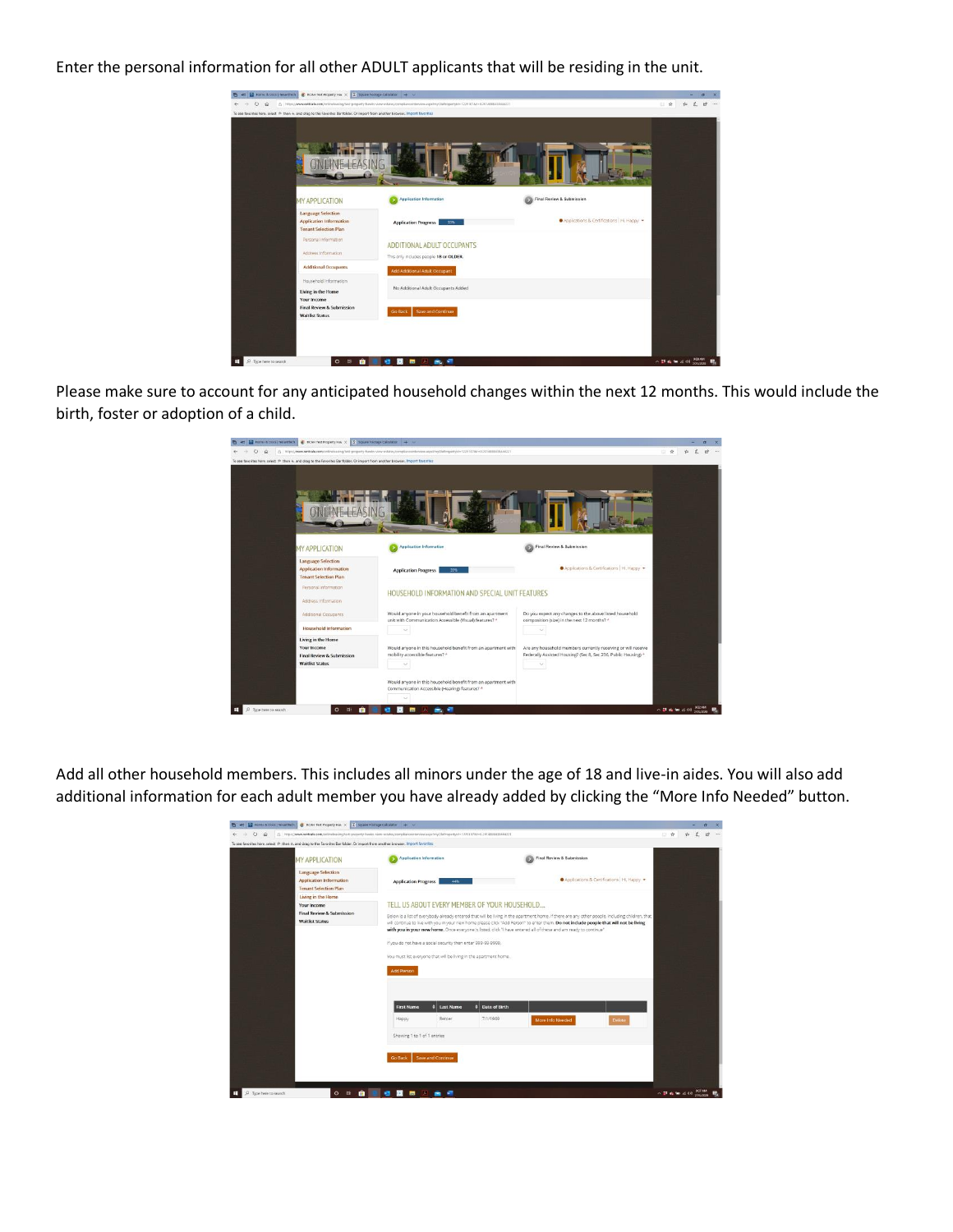## Income information must be added for all sources.



Review your documents to ensure accuracy before signing.

|                    | To see favorites here, select thi then it, and drag to the Favorites Bar folder. Or import from another browser. Import favorities |                                                                                                              |                          |                                          |  |
|--------------------|------------------------------------------------------------------------------------------------------------------------------------|--------------------------------------------------------------------------------------------------------------|--------------------------|------------------------------------------|--|
|                    |                                                                                                                                    |                                                                                                              |                          |                                          |  |
|                    | <b>MY APPLICATION</b>                                                                                                              | <b>Application Information</b>                                                                               |                          | Final Review & Submission                |  |
| <b>Your Income</b> | <b>Language Selection</b><br><b>Application Information</b><br><b>Tenant Selection Plan</b><br><b>Living in the Home</b>           | <b>Application Progress</b><br>78%<br><b>SIGN AND SUBMIT</b>                                                 |                          | Applications & Certifications   HL Happy |  |
| Summary<br>Errors  | <b>Final Review &amp; Submission</b>                                                                                               | After signing all documents a submit application button will be available to finish the application process. |                          |                                          |  |
|                    | <b>Sign and Submit</b>                                                                                                             | <b>Document</b>                                                                                              | View                     | Sign                                     |  |
| Waitlist           | Sister Properties<br><b>Waitlist Status</b>                                                                                        | Household Documents for Happy Renter to Sign<br>Showing 1 to 1 of 1 entries                                  | View Document (Unsigned) | Click hore to sign                       |  |

Create a custom signature or use the blue link to choose a script signature and sign your documents.

|                       | [편 - 편   급 Forms & Docs   TenantTech   총 RCAH Test Property Ha» X   Σ Square Footage Calculator   + V                                                  | $\sigma$<br>٠                                                                            |
|-----------------------|--------------------------------------------------------------------------------------------------------------------------------------------------------|------------------------------------------------------------------------------------------|
|                       | ← → C @ = https://www.rentorle.com/onlineleasing/test-property-hanks-view-estates/complanceinterview.aspx?mpOtePropertyda-12251078e=0.2914888438444221 | $\pm 1$ $\pm 1$ $\pm 2$<br>1.001                                                         |
|                       | To see favorites here, select 10. then it, and drag to the Favorites Bar folder. Or import from another browser. Import favorites.<br>✓                |                                                                                          |
|                       | > DOCUMENT<br><b>TERMS</b><br>SIGN<br>>                                                                                                                | $\circledcirc$                                                                           |
|                       |                                                                                                                                                        |                                                                                          |
|                       | Create Your Signature                                                                                                                                  |                                                                                          |
|                       | Use your mouse or finger to create your signature. You can choose a script signature instead.                                                          |                                                                                          |
|                       | Your Signature                                                                                                                                         |                                                                                          |
|                       |                                                                                                                                                        |                                                                                          |
|                       |                                                                                                                                                        |                                                                                          |
|                       |                                                                                                                                                        |                                                                                          |
|                       | Cear Signature                                                                                                                                         |                                                                                          |
|                       | Your initials:                                                                                                                                         |                                                                                          |
|                       |                                                                                                                                                        |                                                                                          |
|                       |                                                                                                                                                        |                                                                                          |
|                       |                                                                                                                                                        |                                                                                          |
|                       |                                                                                                                                                        |                                                                                          |
|                       |                                                                                                                                                        |                                                                                          |
|                       |                                                                                                                                                        |                                                                                          |
|                       |                                                                                                                                                        |                                                                                          |
|                       |                                                                                                                                                        |                                                                                          |
|                       |                                                                                                                                                        |                                                                                          |
|                       |                                                                                                                                                        |                                                                                          |
|                       |                                                                                                                                                        |                                                                                          |
|                       |                                                                                                                                                        | <b>SAVE &amp; CONTINUE</b>                                                               |
| P Type here to search | $O$ $\cong$ $\bullet$<br><b>IN 4</b><br>×<br>■ 区 ● 图                                                                                                   | $\sim$ 13 $\alpha$ in $\alpha$ 00 $\frac{214 \text{ AU}}{100 \text{ mm}}$ $\overline{m}$ |